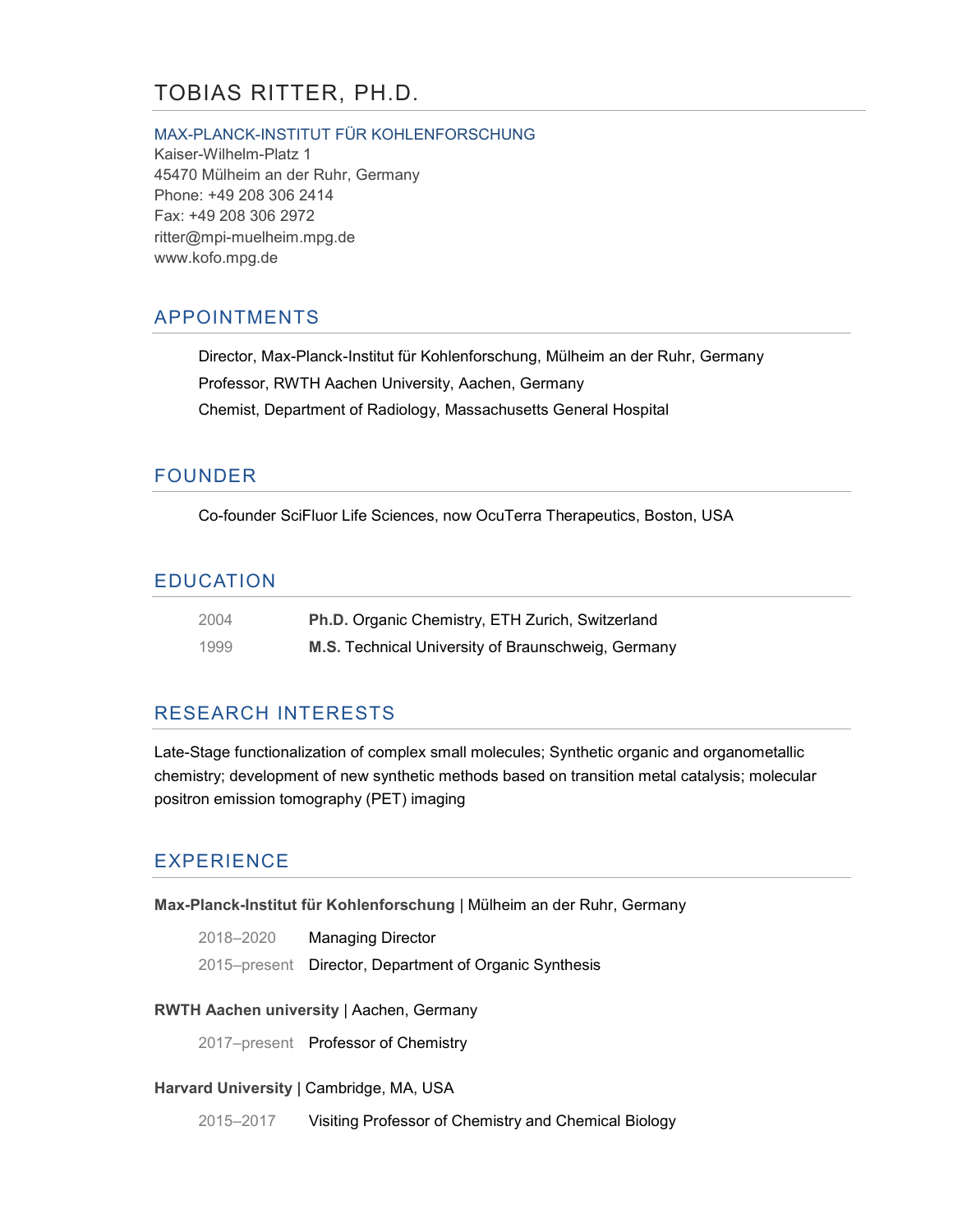| 2012-2015 | Professor of Chemistry and Chemical Biology           |
|-----------|-------------------------------------------------------|
| 2010-2012 | Associate Professor of Chemistry and Chemical Biology |
| 2006-2010 | Assistant Professor of Chemistry and Chemical Biology |

#### **Massachusetts General Hospital** | Boston, MA, USA

|           | 2014–present Chemist, Radiology |
|-----------|---------------------------------|
| 2012-2014 | Associate Chemist, Radiology    |
| 2010-2012 | Assistant Chemist, Radiology    |

#### **California Institute of Technology** | Pasadena, CA, USA

2004–2006 Post-Doctoral Fellow; Advisor: Prof. Robert H. Grubbs

**Swiss Federal Institute of Technology** | ETH Zürich, Switzerland

1999–2004 Ph.D. Thesis; Advisor: Prof. Erick M. Carreira

#### **Stanford University** | Stanford, CA, USA

1998–1999 Master Thesis; Advisor: Prof. Barry M. Trost

**Swiss Federal Institute of Technology** | Lausanne, Switzerland | 1997–1998

**University of Bordeaux** | Bordeaux, France | 1997–1997

**Technical University of Braunschweig** | Braunschweig, Germany | 1995–1997

#### AWARDS

Chinese Chemical Society Award in Fluorine Chemistry, 2018 | RSC Fluorine Chemistry Prize, 2013 | Klung-Wilhelmy-Weberbank Preis, Berlin, Germany, 2012 | Popular Science Brilliant 10 Award, 2011 | Camille Dreyfus Teacher Scholar Award, 2011 | BASF Catalysis Award, 2011 | Roslyn Abramson Award for Excellence in Teaching Undergraduates, 2010 | AstraZeneca Excellence in Science Award, 2010 | Amgen Young Investigator Award, 2010 | Alfred P. Sloan Research Fellowship, 2010 | NSF Career Award, 2010–2015 | Air Force Young Investigator Award, 2010–2013 | Eli Lilly Grantee Award, 2010–2012 | Bayer Early Excellence in Science Award, 2009 | Massachusetts Life Science Center Young Investigator Award, 2009–2011 | Smith Family Award for Excellence in Biomedical Research, 2008–2011 | Milton Fund Award, Harvard Medical School, 2008 | Thieme Chemistry Journals Award, 2007 | Postdoctoral Fellowship (DAAD), 2004–2006 | Kekulé-Scholarship of the Fond der Chemischen Industrie e.V., 2000–2002 | Winterfeld Award - Towards the Total Synthesis of Teretifolione B, 2000 | Fellowship of the Konrad-Adenauer-Foundation, 1998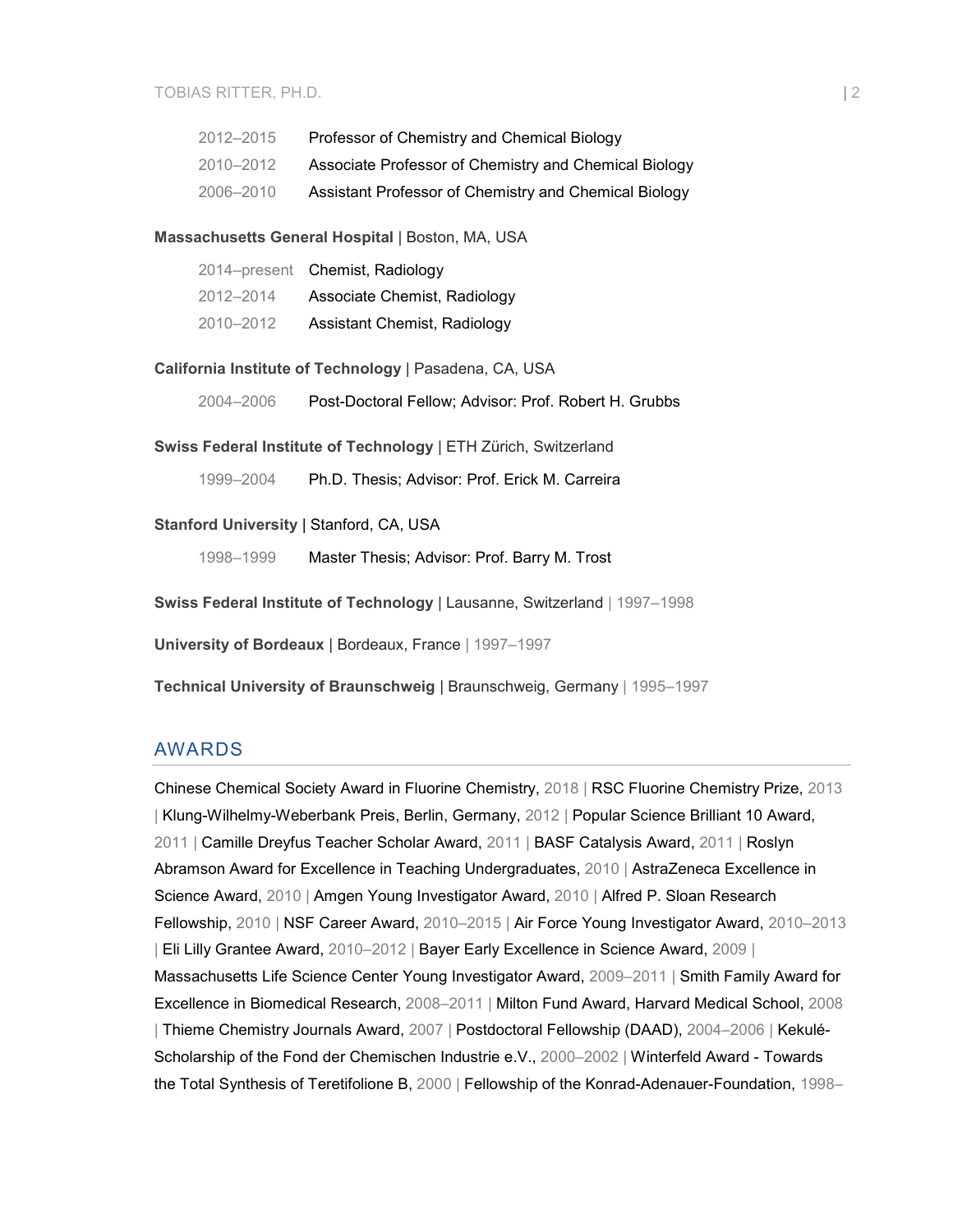1999 | Scholarship of the Swiss National Science Foundation, 1997–1998 | Scholarship of the European Union, 1997 | Scholarship of the Konrad-Adenauer-Foundation, 1996–1999

### PUBLICATIONS; H-FACTOR 53, SUM OF TIMES CITED 12,787

- 125. L. Zhang, E. M. Israel, J. Yan., T. Ritter "Copper-mediated etherification via aryl radicals generated from triplet states" *Nature Synthesis* **2022**, *1*, 376−381.
- 124. L. Zhang, T. Ritter "A perspective on late-stage aromatic C−H bond functionalization" *J. Am. Chem. Soc.* **2022**, *144*, 2399−2414.
- 123. F. Berger, T. Ritter "Site-selective late-stage C−H functionalization via thianthrenium salts" *Synlett* **2022**, *33*, 339−345.
- 122. S. Speicher, M. B. Plutschack, T. Ritter "Late-stage C-H functionalization with 2,3,7,8 tetrafluorothianthrene: Preperation of a tetrafluorothianthrenium-salt " *Org. Synth.* **2021**, *98*, 531−552.
- 121. W. Su, P. Xu, T. Ritter "Decarboxylative hydroxylation of benzoic acids" *Angew. Chem. Int. Ed.* **2021**, *60*, 24012–24017.
- 120. F. Juliá, J. Yan, F. Paulus, T. Ritter "Vinyl thianthrenium tetrafluoroborate: A practical and versatile vinylating reagent made from ethylene" *J. Am. Chem. Soc.* **2021**, *143*, 12992−12998.
- 119. R. Halder, T. Ritter "18F‑ fluorination: challenge and opportunity for organic chemists" *J. Org. Chem.* **2021**, *86*, 13873–13884.
- 118. F. Juliá, Q. Shao, M. Duan, M. B. Plutschack, F. Berger, J. Mateos, C. Lu, X.-S. Xue, K. N. Houk, T. Ritter "High site selectivity in electrophilic aromatic substitutions: mechanism of C−H thianthrenation" *J. Am. Chem. Soc.* **2021**, *143*, 16041–16054.
- 117. L. Tanwar, J. Börgel, J. Lehmann, T. Ritter "Selective C−H Iodination of (hetero)arenes" *Org. Lett.* **2021**, *23*, 5024–5027.
- 116. D. Zhao, R. Petzold, J. Yan, D. Muri, T. Ritter "Tritiation of aryl thianthrenium salts with a molecular palladium catalyst" *Nature* **2021**, *600*, 444–449.
- 115. B. Lansbergen, P. Granatino, T. Ritter "Site-selective C−H alkylation of complex arenes by a twostep aryl thianthrenation-reductive alkylation sequence" *J. Am. Chem. Soc.* **2021**, *143*, 7909– 7914.
- 114. H. Jia, A. Häring, F. Berger, L. Zhang, T. Ritter "Trifluoromethyl thianthrenium triflate: A readily available trifluoromethylating reagent with formal CF3+, CF3• , and CF3– reactivity" *J. Am. Chem. Soc.* **2021**, *143*, 7623–7628.
- 113. P. Xu, P. López-Rojas, T. Ritter "Radical decarboxylative carbometalation of benzoic acids: A solution to aromatic decarboxylative fluorination" *J. Am. Chem. Soc.* **2021**, *143*, 5349–5354.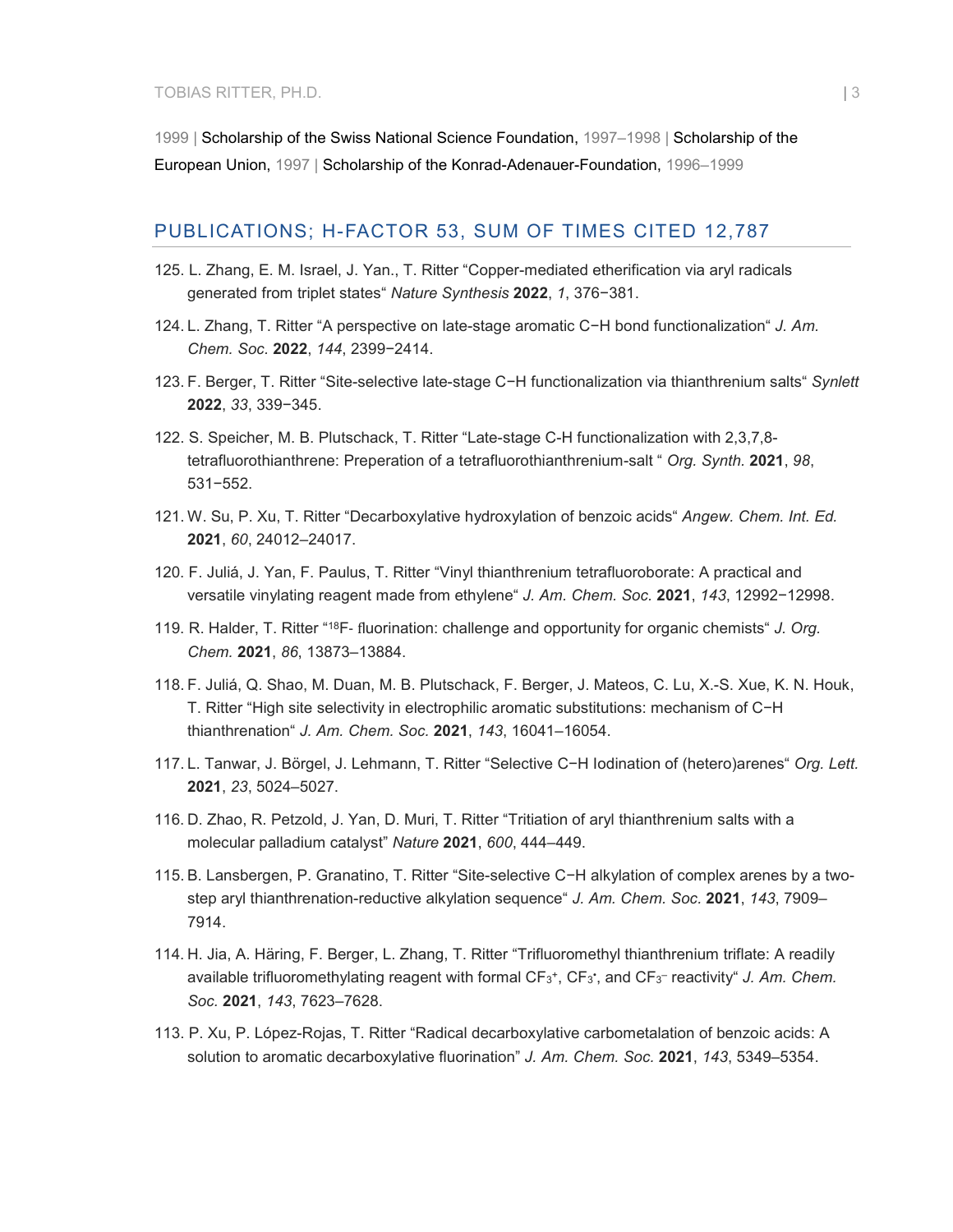- 112. E. M. Alvarez, T. Karl, F. Berger, L. Torkowski, T. Ritter "Late-stage heteroarylation of hetero(aryl)sulfonium saltsactivated by α-amino alkyl radicals" *Angew. Chem. Int. Ed.* **2021**, *60*, 13609–13613.
- 111. X. Sun, T. Ritter "Decarboxylative polyfluoroarylation of alkylcarboxylic acids" Angew. *Chem. Int. Ed.* **2021**, *60*, 10557–10562.
- 110. Q. Cheng, J. Chen, S. Lin, T. Ritter "Allylic amination of alkenes with iminothianthrenes to afford alkyl allylamines" *J. Am. Chem. Soc.* **2020**, *142*, 17287–17293.
- 109. J. Börgel, T. Ritter "Late-stage functionalization" *Chem.* **2020**, *6*, 1877–1887.
- 108. F. Berger, E. M. Alvarez, N. Frank, K. Bohdan, M. Kondratiuk, L. Torkowski, P. S. Engl, J. Barletta, T. Ritter "Cine-substitutions at five-membered hetarenes enabled by sulfonium salts" *Org. Lett.* **2020**, *22*, 5671−5674.
- 107. E. M. Alvarez, M. B. Plutschack, F. Berger, T. Ritter "Site-selective C-H functionalizationsulfination sequence to access aryl sulfonamides" *Org. Lett.* **2020**, *22*, 4593–4596.
- 106. G. S. Clemente, J. Rickmeier, I. F. Antunes, T, Zarganes-Tzitzikas, A. Dömling, T. Ritter, P. H. Elsinga "[18F]Atorvastatin: synthesis of a potential molecular imaging tool for the assessment of statin-related mechanisms of action" EJNMMI Res. **2020**, *34*.
- 105. P. Xu, D. Zhao, F. Berger, A. Hamad, J. Rickmeier, R. Petzold, M. Kondratiuk, K. Bohdan, T. Ritter "Site-selective late-stage aromatic 18F-fluorination via aryl sulfonium salts" *Angew. Chem. Int. Ed.* **2020**, *59*, 1956–1960.
- 104. J. Chen, J. Li, M. B. Plutschack, F. Berger, T. Ritter "Regio- and stereoselective thianthrenation of olefins to access versatile alkenyl electrophiles" *Angew. Chem. Int. Ed.* **2020**, *59*, 5616–5620.
- 103. J. Li, J. Chen, R. Sang, W.S. Ham, M. B. Plutschack, F. Berger, S. Chabbra, A. Schnegg, C. Genicot, T. Ritter "Photoredox catalysis with aryl sulfonium salts enables site-selective late-stage fluorination" *Nature Chem.* **2020**, *12*, 56–62.
- 102. L. Tanwar, J. Börgel, T. Ritter "Synthesis of benzylic alcohols by C−H oxidation" *J. Am. Chem. Soc.* **2019**, *141,* 17983–17988.
- 101. R. Sang, S. Korkis, W. Su, F. Ye, P. S. Engl, F. Berger, T. Ritter "Site‑selective C−H oxygenation via aryl sulfonium salts" *Angew. Chem. Int. Ed.* **2019**, *58*, 16161–16166.
- 100. P. S. Engl, A. P. Häring, F. Berger, G. Berger, A. Pérez-Bitrián, T. Ritter "C–N cross-couplings for site-selective late-stage diversification via aryl sulfonium salts" *J. Am. Chem. Soc.* **2019**, *141*, 13346–13351.
- 99. J. Hillenbrand, W.S. Ham, T. Ritter "C-H pyridonation of (hetero-)arenes by pyridinium radical cations" *Org. Lett.* **2019**, *21*, 5363–5367.
- 98. T. Ritter, F. Berger "Abkürzung zu komplexen Molekülen" *Spektrum der Wissenschaft* **2019**, *8*, 23–25.
- 97. F. Ye, F. Berger, H. Jia, J. Ford, A. Wortman, J. Börgel, C. Genicot, T. Ritter "Aryl sulfonium salts for site‑selective late‑stage trifluoromethylation" *Angew. Chem. Int. Ed.* **2019**, *58*, 14615–14619.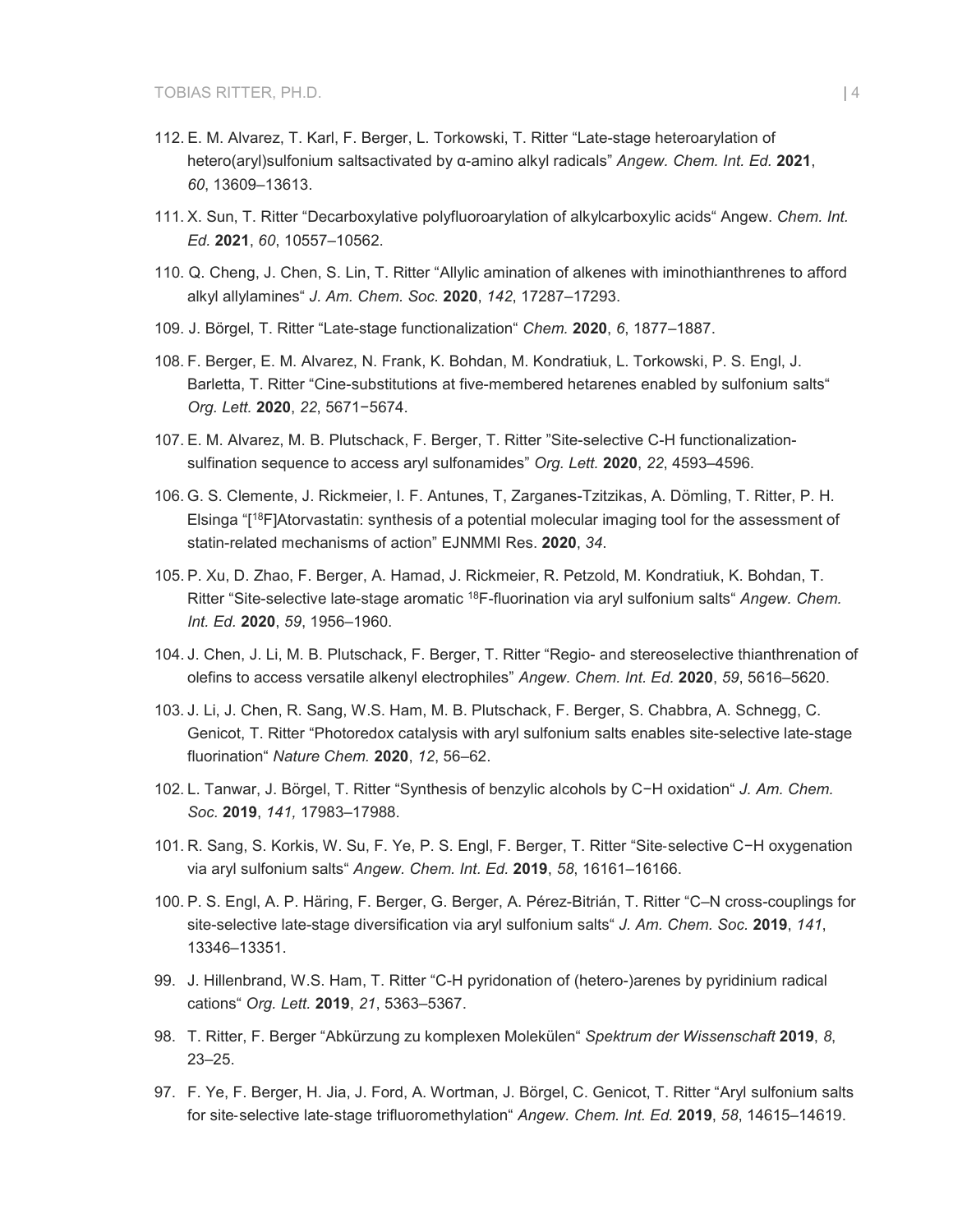- 96. Q. Cheng, T. Ritter "New directions in C–H Fluorination" *Trends Chem.* **2019**, *1*, 461–470.
- 95. J. Chen, T. Ritter "Late-stage deoxyfluorination of phenols with PhenoFluorMix" *Org. Synth.* **2019**, *96*, 16–35.
- 94. F. Berger, M. B. Plutschack, J. Riegger, W. Yu, S. Speicher, M. Ho, N. Frank, T. Ritter "Siteselective and versatile aromatic C−H functionalization by thianthrenation" *Nature* **2019**, *567*, 223– 228.
- 93. E. M. D'Amato, J. Börgel, T. Ritter "Aromatic C–H amination in hexafluoroisopropanol" *Chem. Sci.* **2019**, *10*, 2424–2428.
- 92. W.S. Ham, J. Hillenbrand, J. Jacq, C. Genicot, T. Ritter "Divergent late‑stage (hetero)aryl C–H amination by the pyridinium radical cation" *Angew. Chem. Int. Ed.* **2019**, *58*, 532–536.
- 91. D. Zhao, P. Xu, T. Ritter "Palladium-catalyzed late-stage direct arene cyanation" *Chem* **2019**, *5*, 97–107.
- 90. F. Pan, G. B. Boursalian, T. Ritter "Palladium-catalyzed decarbonylative difluoromethylation of acid chlorides at room temperature" *Angew. Chem. Int. Ed.* **2018**, *57*, 16871–16876.
- 89. J. Börgel, L. Tanwar, F. Berger, T. Ritter "Late-stage aromatic C–H oxygenation" *J. Am. Chem. Soc.* **2018**, *140*, 16026–16031.
- 88. J. Rickmeier, T. Ritter "Site‑specific deoxyfluorination of small peptides with [18F]fluoride" *Angew. Chem. Int. Ed.* **2018**, *57*, 14207–14211.
- 87. F. Serpier, F. Pan, W.S. Ham, J. Jacq, C. Genicot, T. Ritter "Selective methylation of arenes: A radical C-H functionalization/ cross-coupling sequence" *Angew. Chem. Int. Ed.* **2018***, 57*, 10697– 10701.
- 86. X. Sun, J. Chen, T. Ritter "Catalytic dehydrogenative decarboxyolefination of carboxylic acids" *Nat. Chem.* **2018**, *10*, 1229–1233.
- 85. G. B. Boursalian, T. Ritter "Palladium-mediated fluorination for preparing aryl fluorides" In J. Hu, & T. Umemoto (Eds.), *Fluorination, Synthetic Organofluorine Chemistry 1*. *Springer Nature Singapore* **2018**.
- 84. G. B. Boursalian, T. Ritter "Nickel-mediated fluorination for preparing aryl fluorides" In *J. Hu, & T. Umemoto (Eds.), Fluorination. Synthetic Organofluorine Chemistry 1. Springer Nature Singapore*  **2018**.
- 83. K. Yamamoto, J. Li, J. A. O. Garber, J. D. Rolfes, G. B. Boursalian, J. C. Borghs, C. Genicot, J. Jacq, M. van Gastel, F. Neese, T. Ritter "Palladium-catalysed electrophilic aromatic C–H fluorination" *Nature* **2018**, *554*, 511–514.
- 82. C. N. Neumann, T. Ritter "Facile C−F bond formation through a concerted nucleophilic aromatic substitution mediated by the PhenoFluor reagent" *Acc. Chem. Res.* **2017**, *50*, 2822−2833.
- 81. M. G. Strebl, A. J. Campbell, W.-N. Zhao, F. A. Schroeder, M. M. Riley, P. S. Chindavong, T. M. Morin, S. J. Haggarty, F. F. Wagner, T. Ritter, J. M. Hooker "HDAC6 brain mapping with [ 18F]bavarostat enabled by a Ru-mediated deoxyfluorination" *ACS Cent. Sci.* **2017**, *3*, 1006–1014.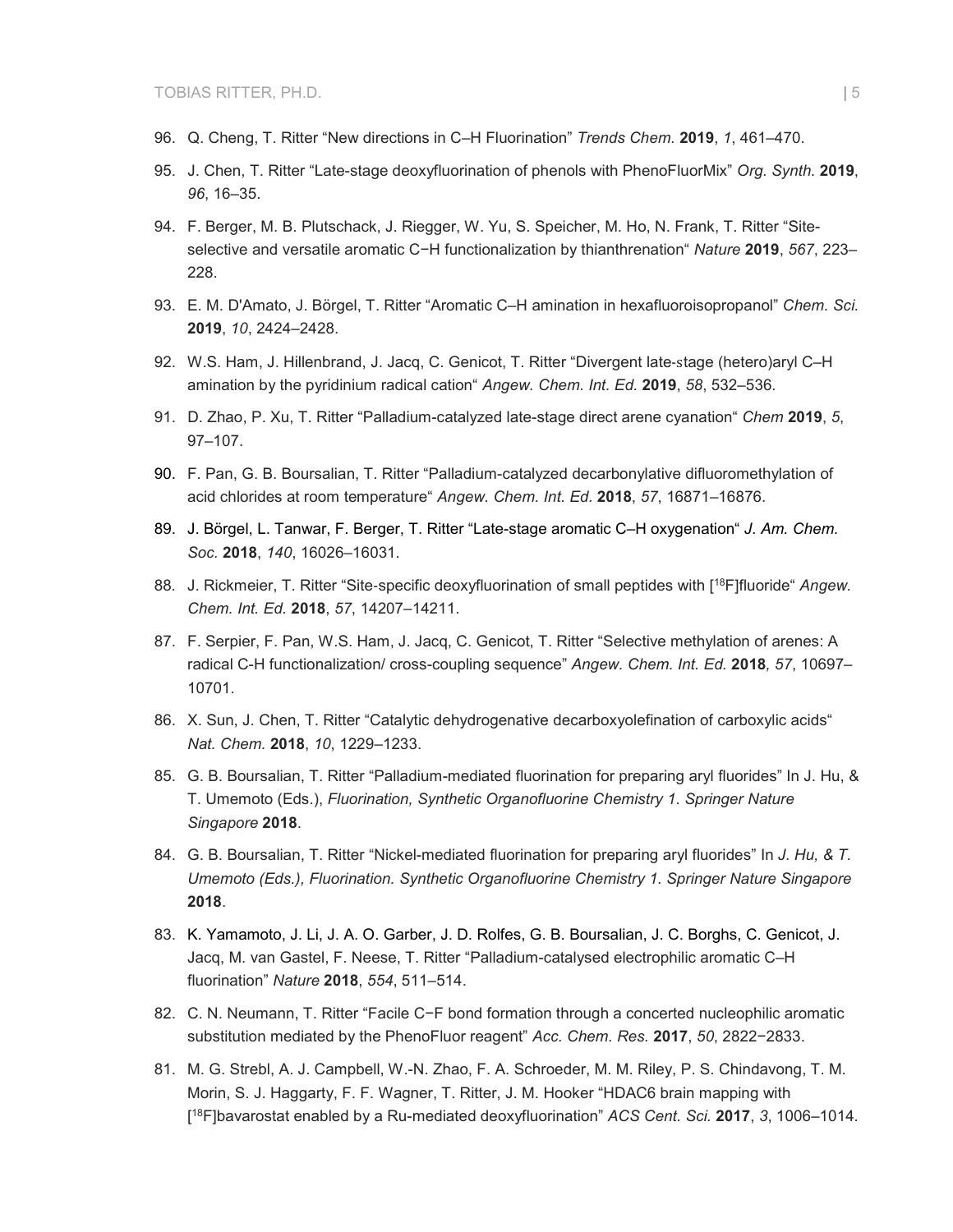- 80. M. H. Beyzavi, D. Mandal, M. G. Strebl, C. N. Neumann, E. M. D'Amato, J. Chen, J. M. Hooker, T. Ritter "18F‑Deoxyfluorination of phenols via Ru π‑complexes" *ACS Cent. Sci.* **2017**, *3*, 944–948.
- 79. F. Ye, J. Chen, T. Ritter "Rh-catalyzed anti-markovnikov hydrocyanation of terminal alkynes" *J. Am. Chem. Soc.* **2017**, *139*, 7184–7187.
- 78. H. Lee, J. Börgel, T. Ritter "Carbon–fluorine reductive elimination from nickel(III)" *Angew. Chem. Int. Ed.* **2017**, *56*, 6966–6969.
- 77. M. G. Campbell, J. Mercier, C. Genicot, V. Gouverneur, J. M. Hooker, T. Ritter "Bridging the gaps in 18F PET tracer development" *Nat. Chem.* **2017**, *9*, 1–3.
- 76. N. W. Goldberg, X. Shen, J. Li, T. Ritter "AlkylFluor: Deoxyfluorination of alcohols" *Org. Lett.* **2016**, *18*, 6102–6104.
- 75. C. N. Neumann, T. Ritter "C–H fluorination: U can fluorinate unactivated bonds" *Nat. Chem.* **2016**, *8*, 882–883.
- 74. H. Lee, M. G. Campbell, R. Hernández Sánchez, J. Börgel, J. Raynaud, S. E. Parker, T. Ritter "Mechanistic insight into high-spin iron(I)-catalyzed butadiene dimerization" *Organometallics* **2016**, *35*, 2923–2929.
- 73. H. Shi, A. Braun, L. Wang, S. H. Liang, N. Vasdev, T. Ritter "Synthesis of 18Fdifluoromethylarenes from aryl (pseudo) halides" *Angew. Chem. Int. Ed.* **2016**, *55*, 10786–10790.
- 72. C. N. Neumann, J. M. Hooker, T. Ritter "Concerted nucleophilic aromatic substitution (CS<sub>N</sub>Ar) with 19F<sup>−</sup> and 18F<sup>−</sup>" *Nature* **2016**, *534*, 369–373*.*
- 71. G. B. Boursalian, W. S. Ham, A. R. Mazzotti, T. Ritter "Charge-transfer-directed radical substitution enables *para*-selective C–H functionalization" *Nat. Chem*. **2016**, *8*, 810–815.
- 70. A**.** J. Hoover, M**.** Lazari, H**.** Ren, M**.** K**.** Narayanam, J**.** M. Murphy, R. M**.** van Dam, J**.** M. Hooker, T**.** Ritter. "A transmetalation reaction enables the synthesis of [18F]5-fluorouracil from [18F]fluoride for human PET imaging" *Organometallics* **2016**, *35*, 1008–1014.
- 69. J. Börgel, M. G. Campbell, T. Ritter "Transition metal d-orbital splitting diagrams: An updated educational resource for square planar transition metal complexes" *J. Chem. Educ.* **2016**, *93*, 118–121.
- 68. E. McNeill, T. Ritter "1,4-functionalization of 1,3-dienes with low-valent iron catalysts" *Acc. Chem. Res.* **2015**, *48*, 2330–2343.
- 67. E**.** M**.** D'Amato, C**.** [N. Neumann,](http://pubs.acs.org/action/doSearch?ContribStored=Neumann%2C+C+N) T**.** [Ritter](http://pubs.acs.org/action/doSearch?ContribStored=Ritter%2C+T) "Selective aromatic C–H hydroxylation enabled by η6-coordination to Iridium(III)" *Organometallics* **2015**, *34*, 4626–4631.
- 66. M. G. Campbell, A. G. Hoover, T. Ritter ["Transition metal-mediated and metal-catalyzed carbon](http://apps.webofknowledge.com/full_record.do?product=UA&search_mode=GeneralSearch&qid=3&SID=U2DqGVjtqJ9weS2ctBO&page=1&doc=1)[fluorine bond formation"](http://apps.webofknowledge.com/full_record.do?product=UA&search_mode=GeneralSearch&qid=3&SID=U2DqGVjtqJ9weS2ctBO&page=1&doc=1) *Top. Organomet. Chem.* **2015**, *52*, 1–53.
- 65. X. Shen, C. N. Neumann, C. Kleinlein, N. Goldberg, T. Ritter "Alkyl aryl ether bond formation with PhenoFluor" *Angew. Chem. Int. Ed.* **2015**, *54*, 5662–5665.
- 64. H. Shi, D. Babinski, T. Ritter "Modular C–H functionalization cascade of aryl iodides" *J. Am. Chem. Soc*. **2015**, *137,* 3775–3778.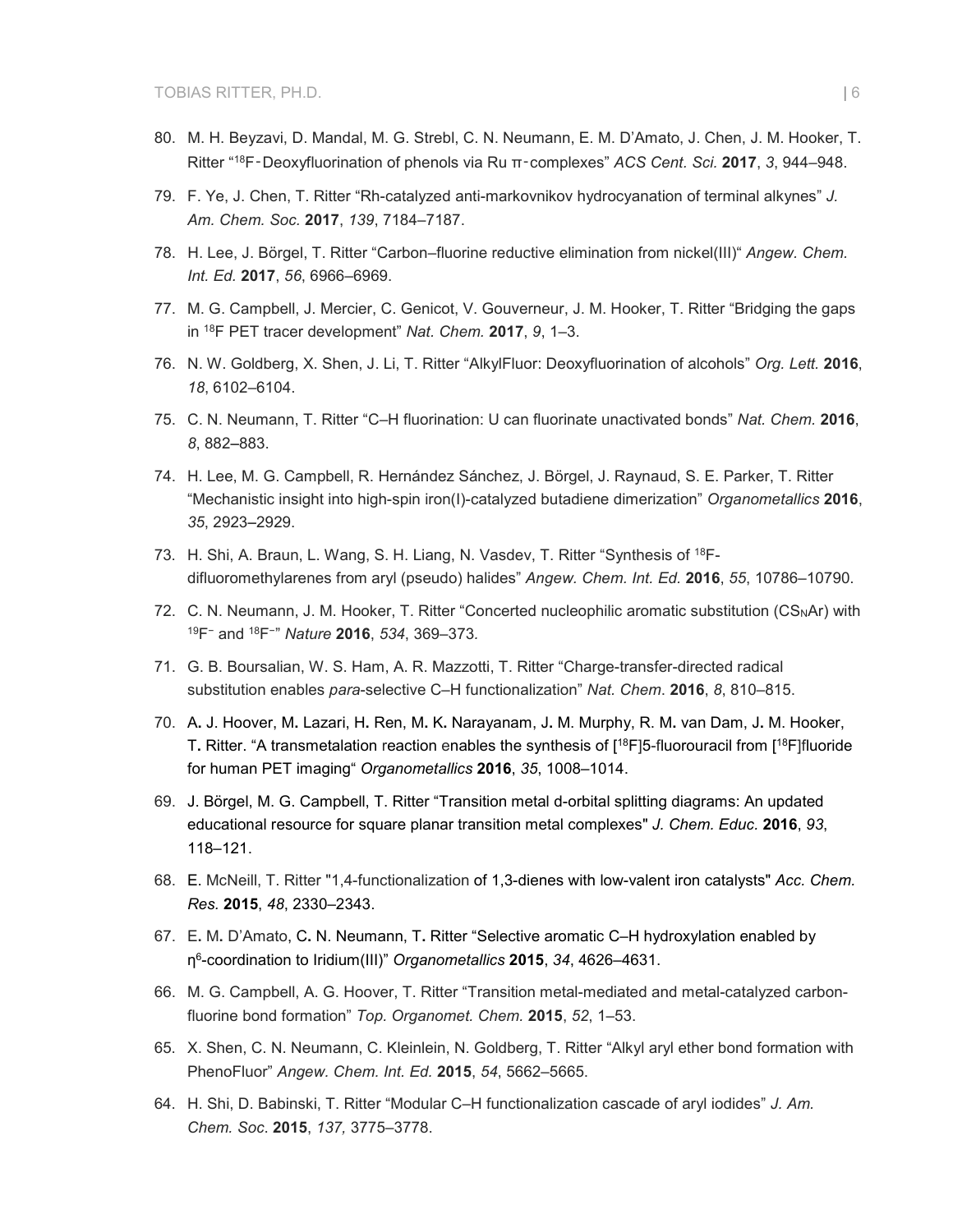- 63. C. N. Neumann, T. Ritter "Late-stage fluorination: Fancy novelty or useful tool?" *Angew. Chem. Int. Ed.* **2015**, *54*, 3216–3221.
- 62. F. Sladojevich, E. McNeill, J. Börgel, S.-L. Zheng, T. Ritter "Condensed-phase, halogen-bonded CF3I and C2F5I Adducts for perfluoroalkylation reactions" *Angew. Chem. Int. Ed.* **2015**, *54*, 3712– 3716.
- 61. T. Fujimoto, T. Ritter "PhenoFluorMix: Practical chemoselective deoxyfluorination of phenols" *Org. Lett.* **2015**, *17*, 544–547.
- 60. M. Campbell, T. Ritter "Modern carbon-fluorine bond forming reactions for aryl-fluoride synthesis" *Chem. Rev.* **2015**, *115*, 612–633.
- 59. T. Fujimoto, F. Becker, T. Ritter "PhenoFluor: Practical synthesis, new formulation, and deoxyfluorination of heteroaromatics" *Org. Proc. Res. Develop.* **2014**, *18*, 1041–1044.
- 58. H. Ren, H.-Y. Wey, M. Strebl, R. Neelamegam, T. Ritter, J. Hooker "Synthesis and imaging validation of [18F]MDL100907 enabled by Ni-mediated fluorination" *ACS Chem. Neurosci.* **2014**, *5*, 611–615.
- 57. S. Parker, J .Borgel, T. Ritter "1,2-Selective hydrosilylation of conjugated dienes" *J. Am. Chem. Soc.* **2014**, *136*, 4857–4860.
- 56. M. G. Campbell, T. Ritter "Late-stage fluorination: From fundamentals to application" Org. *Org. Proc. Res. Develop.* **2014**, *18*, 474–480.
- 55. E. Regalado, M. Kozlowski,J. Curto, T. Ritter, M. Campbell, A. Mazzotti, B. Hamper, C. Spilling, M. Mannino, L. Wan, J.-Q. Yu, J. Liu, C. Welch "Support of academic synthetic chemistry using separation technologies from the pharmaceutical industry" *Org. Biomol. Chem.* **2014**, *12*, 2161– 2166.
- 54. D. C. Powers, T. Ritter "Oxidation of carbon–metal bonds" Comprehensive Organic Synthesis II **2014**, chapter 7.23.
- 53. T. Liang, T. Ritter "Synthesis of fluorides" Comprehensive Organic Synthesis II **2014**, chapter 6.06.
- 52. K. P. Kornecki, J. F. Berry, D. C. Powers, T. Ritter "Metal–metal bond-containing complexes as catalysts for C–H functionalization" *Prog. Inorg. Chem.* **2014**, *58*, 223–300
- 51. J. R. Brandt, E. Lee, G. B. Boursalian, T. Ritter "Mechanism of electrophilic fluorination with Pd(IV): fluoride capture and subsequent oxidative fluoride transfer" *Chem. Sci.* **2014**, 5, 169-179.
- 50. A. R. Mazzotti, M. G. Campbell, P. Tang, J. M. Murphy, T. Ritter "Palladium(III)-catalyzed fluorination of arylboronic acid derivatives" *J. Am. Chem. Soc.* **2013**, *135*, 14012–14015.
- 49. M. G. Campbell, S.-L. Zheng, T. Ritter ["One-Dimensional Palladium Wires: Influence of Molecular](http://pubs.acs.org.ezp-prod1.hul.harvard.edu/doi/abs/10.1021/ic4019635?prevSearch=%255BContrib%253A%2Britter%255D&searchHistoryKey=)  [Changes on Supramolecular Structure"](http://pubs.acs.org.ezp-prod1.hul.harvard.edu/doi/abs/10.1021/ic4019635?prevSearch=%255BContrib%253A%2Britter%255D&searchHistoryKey=) *Inorg. Chem*. **2013**, *52*, 13295–13297.
- 48. G. B. Boursalian, M.-Y. Ngai, K. N. Hojczyk, T. Ritter ["Pd-catalyzed aryl C–H imidation with arene](http://pubs.acs.org.ezp-prod1.hul.harvard.edu/doi/abs/10.1021/ja4064926?prevSearch=%255BContrib%253A%2Britter%255D&searchHistoryKey=)  [as the limiting reagent"](http://pubs.acs.org.ezp-prod1.hul.harvard.edu/doi/abs/10.1021/ja4064926?prevSearch=%255BContrib%253A%2Britter%255D&searchHistoryKey=) *J. Am. Chem. Soc.* **2013**, *135*, 13278–13281.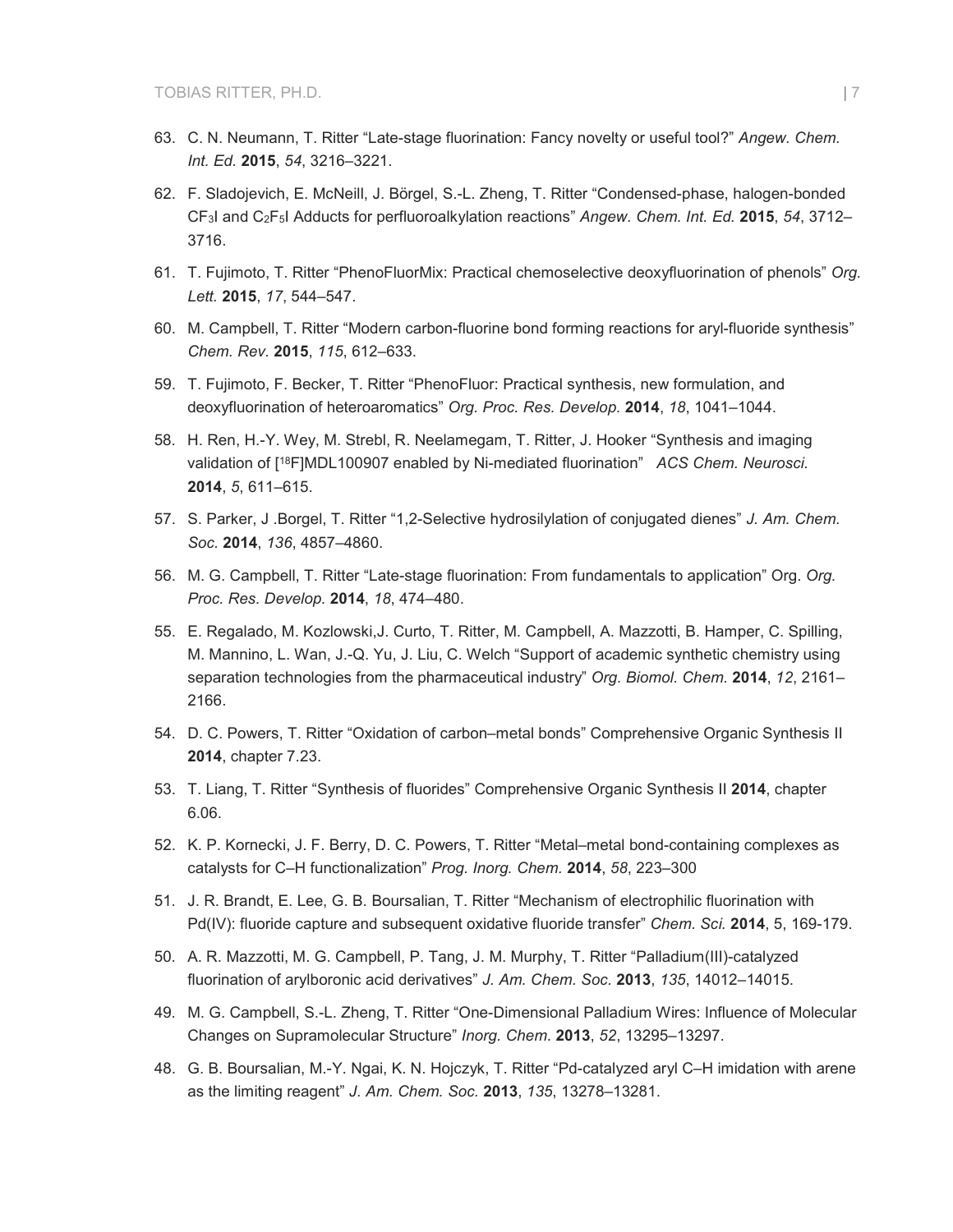- 47. T. Liang, Constanze N. Neumann, T. Ritter "Introduction of fluorine and fluorine-containing functional groups" *Angew. Chem., Int. Ed.* **2013**, *52*, 8214–8264.
- 46. D. Powers, T. Ritter "A transition state analogue for the oxidation of binuclear palladium(II) to binuclear palladium(III) complexes" *Organometallics* **2013**, *32*, 2042–2045.
- 45. A. Kamlet, C. Neumann, E. Lee, S. Carlin, C. Moseley, N. Stephenson, J. Hooker, T. Ritter "Application of palladium-mediated 18F-fluorination to PET radiotracer development: overcoming hurdles to translation" *PLOS one* **2013**, *8*, e59187.
- 44. F. Sladojevich, S. Arlow, P. Tang, T. Ritter "Late-Stage Deoxyfluorination of alcohols with PhenoFluor" *J. Am. Chem. Soc.* **2013**, *135*, 2470–2473.
- 43. D. C. Powers, T. Ritter "Bimetallic catalysis with palladium" *Science of Synthesis* **2012**, *4*, 1–31.
- 42. J. Raynaud, J. Y. Wu, T. Ritter "Iron-catalyzed polymerization of isoprene and other 1,3-dienes" *Angew. Chem., Int. Ed.* **2012**, *51*, 11805–11808.
- 41. E. Lee, J. M. Hooker, T. Ritter "Nickel-mediated oxidative fluorination for PET with aqueous [ 18F]fluoride" *J. Am. Chem. Soc.* **2012**, *134*, 17456–17458.
- 40. D. C. Powers, E. Lee, A. Ariafard, M. S. Sanford, B. F. Yates, A. J. Canty, T. Ritter "Connecting Binuclear Pd(III) and Mononuclear Pd(IV) Chemistry by Pd-Pd Bond Cleavage" *J. Am. Chem. Soc.* **2012**, *134*, 12002–12009.
- 39. D. C. Powers, T. Ritter " Bimetallic redox synergy in oxidative palladium catalysis" *Acc. Chem. Res*. **2012**, *45*, 840–850.
- 38. M. G. Campbell, D. C. Powers, J. Raynaud, M. J. Graham, P. Xie, E. Lee, T. Ritter "Synthesis and structure of solution-stable one-dimensional palladium wires" *Nature Chem*. **2011**, *3*, 949–953.
- 37. E. Lee, A. S. Kamlet, D. C. Powers, C. N. Neumann, G. B. Boursalian, T. Furuya, D. C. Choi, J. M. Hooker, T. Ritter "A fluoride-derived electrophilic late-stage fluorination reagent for PET imaging" *Science* **2011**, *334*, 639–642.
- 36. C. Huang, T. Liang, S. Harada, E. Lee, T. Ritter "Silver-mediated trifluoromethoxylation of aryl stannanes and arylboronic acids" *J. Am. Chem. Soc.* **2011**, *133*, 13308–13310.
- 35. P. Tang, W. Wang, T. Ritter "Deoxyfluorination of phenols" *J. Am. Chem. Soc.* **2011**, *133*, 11482-11484.
- 34. T. Furuya, A. S. Kamlet, T. Ritter "Catalysis for Fluorination and Trifluoromethylation" *Nature*, **2011**, *473*, 470–477.
- 33. P. Tang, T. Ritter "Silver-mediated fluorination of aryl silanes" *Tetrahedron* **2011**, *67*, 4449–4454.
- 32. D. C. Powers, T. Ritter "Pd(III) in Synthesis and Catalysis" *Top. Organomet. Chem.* **2011**, *35*, 129–156.
- 31. G. J. Chuang, W. Wang, E. Lee, T. Ritter "A Dinuclear Palladium Catalyst for α-Hydroxylation of Carbonyls with O2" *J. Am. Chem. Soc.* **2011**, *133*, 1760–1762.
- 30. D. C. Powers, D. Y. Xiao, M. A. L. Geibel, T. Ritter "On the Mechanism of Palladium-Catalyzed Aromatic C–H Oxidation" *J. Am. Chem. Soc.* **2010**, *132*, 14530–14536.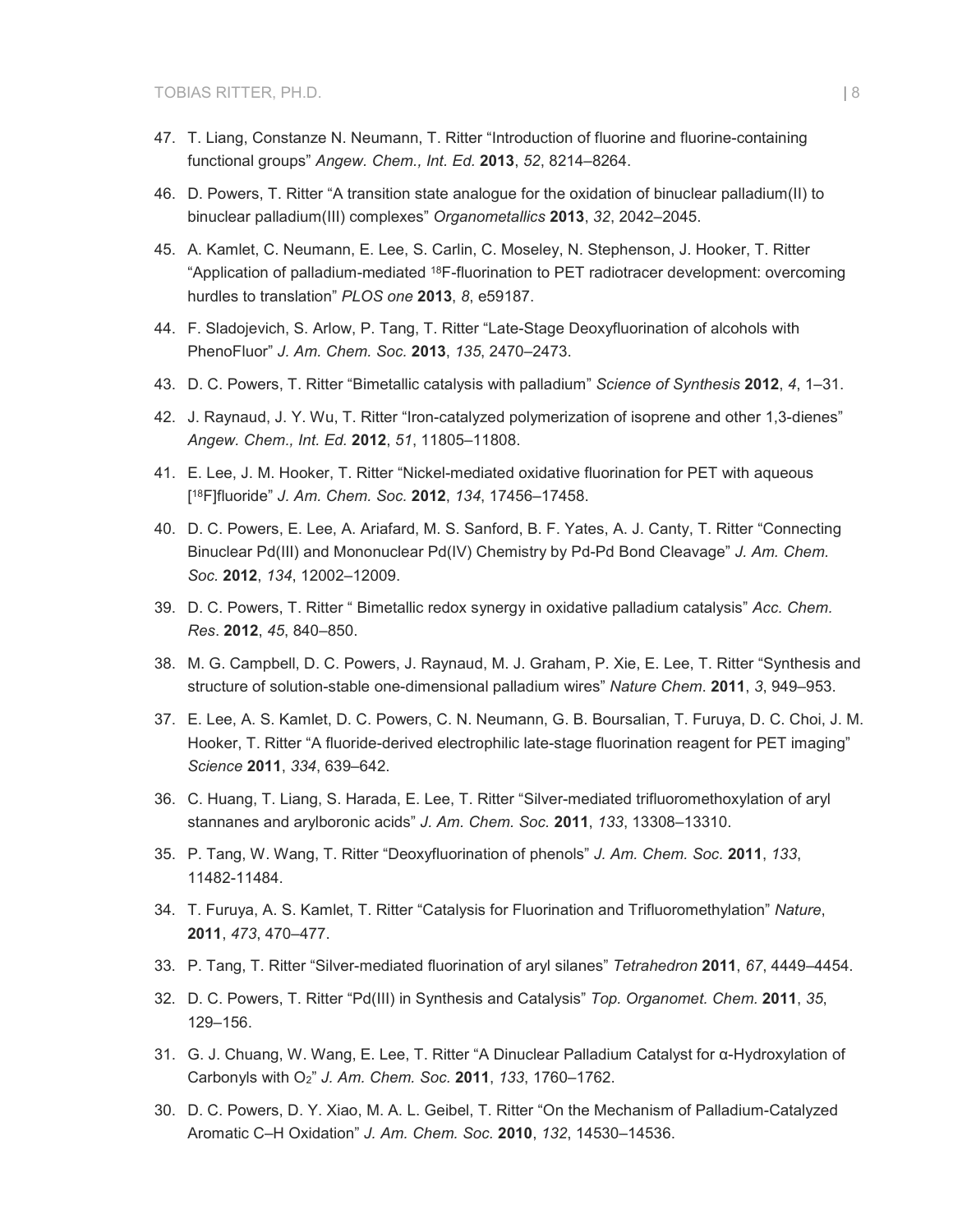- 29. D. C. Powers, D. Benitez, E. Tkatchouk, W. A. Goddard, III, T. Ritter "Bimetallic Reductive Elimination from Dinuclear Pd(III) Complexes" *J. Am. Chem. Soc.* **2010**, *132*, 14092–14103.
- 28. J. Y. Wu, B. N. Stanzl, T. Ritter "A Strategy for the Synthesis of Well-Defined Iron Catalysts and Application to Regioselective Diene Hydrosilylation" *J. Am. Chem. Soc.* **2010**, *132*, 13214 –13216.
- 27. T. Ritter "Catalysis: Fluorination Made Easier" *Nature* **2010**, *466*, 447–448.
- 26. P. Tang, T. Furuya, T. Ritter "Silver-Catalyzed Late-Stage Fluorination" *J. Am. Chem. Soc.* **2010**, *132*, 12150–12154.
- 25. T. Furuya, E. M. N. Klein, T. Ritter "C−F Bond Formation for the Synthesis of Aryl Fluorides" *Synthesis* **2010**, 1804–1821.
- 24. T. Furuya, D. Benitez, E. Tkatchouk, A. E. Strom, P. Tang, W. A. Goddard, III, T. Ritter "Mechanism of C−F Reductive Elimination from Palladium(IV) Fluorides" *J. Am. Chem. Soc.* **2010**, *132*, 3793–3807.
- 23. D. C. Powers, M. A. L. Geibel, J. E. M. N. Klein, T. Ritter "Bimetallic Palladium Catalysis: Direct Observation of Pd(III)–Pd(III) Intermediates" *J. Am. Chem. Soc.* **2009**, *131*, 17050–17051.
- 22. J. Y. Wu, B. Moreau, T. Ritter "Iron-Catalyzed 1,4-Hydroboration of 1,3-Dienes" *J. Am. Chem. Soc.* **2009**, *131*, 12915–12917.
- 21. T. Furuya, T. Ritter "Fluorination of Boronic Acids Mediated by Silver Triflate" *Org. Lett.* **2009**, *11*, 2860–2863.
- 20. D. P. Powers, T. Ritter "Bimetallic Pd(III) Complexes in Palladium-Catalyzed Carbon–Heteroatom Bond Formation" *Nature Chem*. **2009**, *1*, 302–309.
- 19. T. Furuya, A. E. Strom, T. Ritter "Silver-Mediated Fluorination of Functionalized Arylstannanes" *J. Am. Chem. Soc.* **2009**, *131*, 1662–1663.
- 18. B. Moreau, J. Y. Wu, T. Ritter "Iron-Catalyzed 1,4-Addition of Olefins to Dienes" *Org. Lett.* **2009**, *11*, 337–339.
- 17. T. Furuya, C. Kuttruff, T. Ritter "Carbon–Fluorine Bond Formation" *Curr. Opin. Drug Disc. Dev*. **2008**, *11*, 308–319.
- 16. T. Furuya, T. Ritter "Carbon–Fluorine Reductive Elimination from a High-Valent Palladium Fluoride" *J. Am. Chem. Soc.* **2008**, *130*, 10060–10061.
- 15. T. Furuya, H. M. Kaiser, T. Ritter "Palladium-Mediated Fluorination of Arylboronic Acids" *Angew. Chem., Int. Ed.* **2008**, *47*, 5993–5996.

#### PREVIOUS PUBLICATIONS

- 14. A. P. Blum, T. Ritter, R. H. Grubbs. "Synthesis of N-heterocyclic Carbene-Containing Metal Complexes from 2-(pentafluorophenyl)-imidazolidines" *Organometallics*, **2007**, *26*, 2122–2124.
- 13. J. M. Berlin, K. Campbell, T. Ritter, T. W. Funk, A. Chlenov, R. H. Grubbs: "Ruthenium-Catalyzed Ring-Closing Metathesis to Form Tetrasubstituted Olefins" *Org. Lett.* **2007**, *9*, 1339–1342.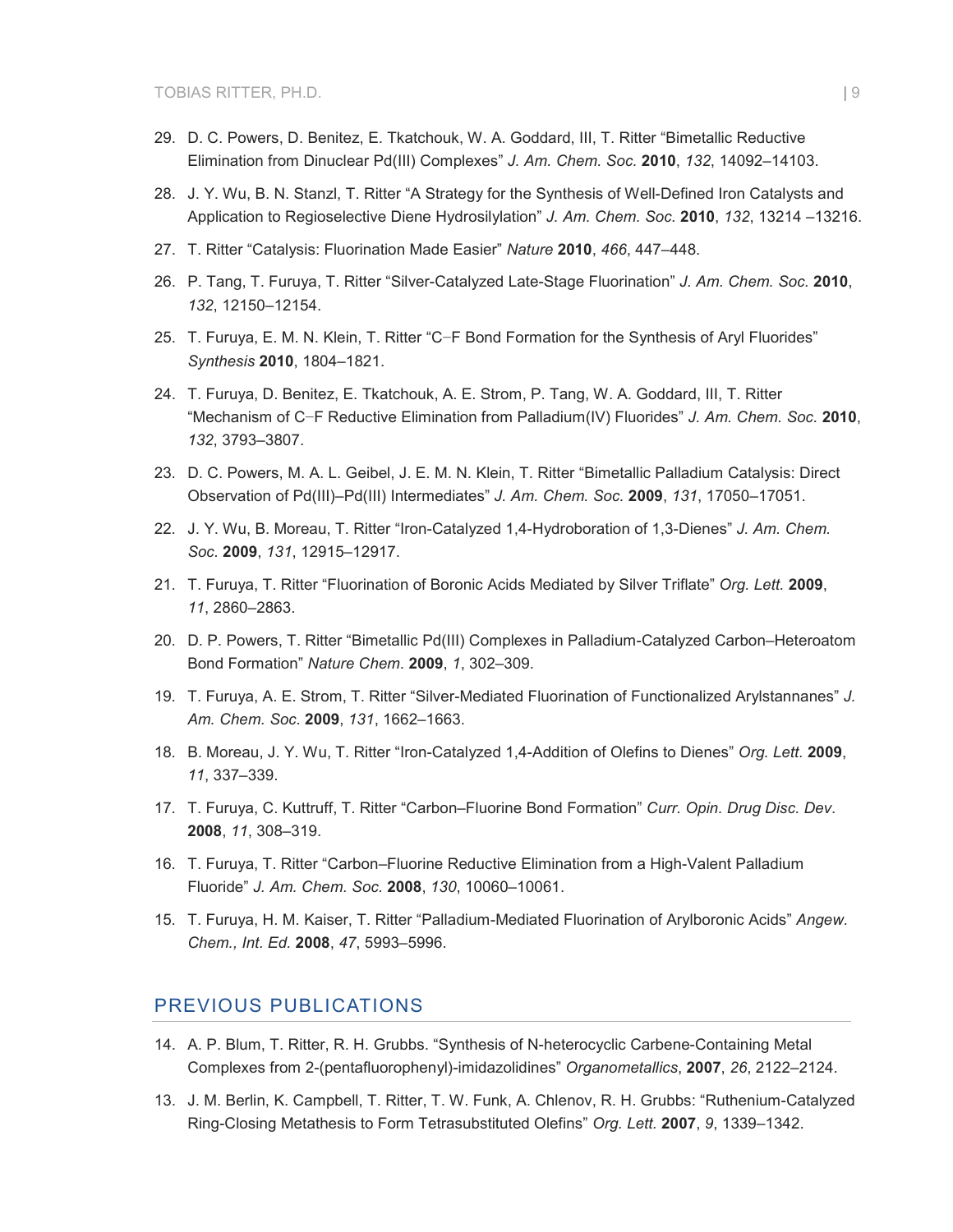- 12. E. Despagnet-Ayoub, T. Ritter: "N-heterocyclic carbenes as ligands for olefin metathesis catalysts" *Top. Organomet. Chem.* **2007**, *21*, 193–218.
- 11. T. Ritter, A. Hejl, A. G. Wenzel, T. W. Funk, R. H. Grubbs. "A Standard System of Characterization for Olefin Metathesis Catalysts" *Organometallics* **2006**, *25*, 5740–5745.
- 10. T. Ritter, M. W. Day, R. H. Grubbs. "Rate Acceleration in Olefin Metathesis through a Fluorine– Ruthenium Interaction" *J. Am. Chem. Soc.* **2006**, *128*, 11768–11769.
- 09. A. W. Waltman, T. Ritter, R. H. Grubbs. "Rearrangement of N-Heterocylic Carbenes Involving Heterocycle Cleavage" *Organometallics* **2006**, *25*, 4238–4239.
- 08. T. Ritter, L. Kværnø, M. Werder, H. Hauser, E. M. Carreira. "Heterocyclic Ring Scaffolds as Small-Molecule Cholesterol Absorption Inhibitors" *Org. Biomol. Chem.* **2005**, *3*, 3514–3523.
- 07. T. Ritter, E. M. Carreira. "1,2,4-Oxadiazolidinones as Configurationally Stable Chiral Building Blocks" *Angew. Chem., Int. Ed.* **2005**, *44*, 936–938.
- 06. T. Ritter, E. M. Carreira. "C–H Transformation of Terminal Alkynes" in: Handbook of C-H Transformations: Applications in Organic Synthesis, G. Dyker (Ed), Wiley-VCH, **2005**.
- 05. L. Kværnø, T. Ritter, M. Werder, H. Hauser, E. M. Carreira. "Brush Border Membrane Vesicles as the First In Vitro Assay for Intestinal Cholesterol Absorption Inhibitors" *Angew. Chem., Int. Ed.* **2004**, *43*, 4653–4656.
- 04. T. Ritter, P. Zarotti, E. M. Carreira. "Diastereoselective Phenol para-Alkylation: Access to a Cross-Conjugated Cyclohexadienone en Route to Resiniferatoxin" *Org. Lett.* **2004**, *6*, 4371–4374.
- 03. T. Ritter, K. Stanek, I. Larrosa, E. M. Carreira. "Mild Cleavage of Aryl Mesylates: Methanesulfonate as Potent Protecting Group for Phenols" *Org. Lett.* **2004**, *6*, 1513–1514.
- 02. T. Ritter, E. M. Carreira. "The Diazonamides: The Plot Thickens" *Angew. Chem., Int. Ed.* **2002**, *41*, 2489–2495.
- 01. B. König, M. Pelka, H. Zieg, T. Ritter, H. Bouas-Laurent, R. Bonneau, J. P. Desvergne. "Photoinduced Electron Transfer in a Phenothiazine-Riboflavin Dyad Assembled by Zinc-Imide Coordination in Water" *J*. *Am. Chem. Soc*. **1999**, *121*, 1681–1687.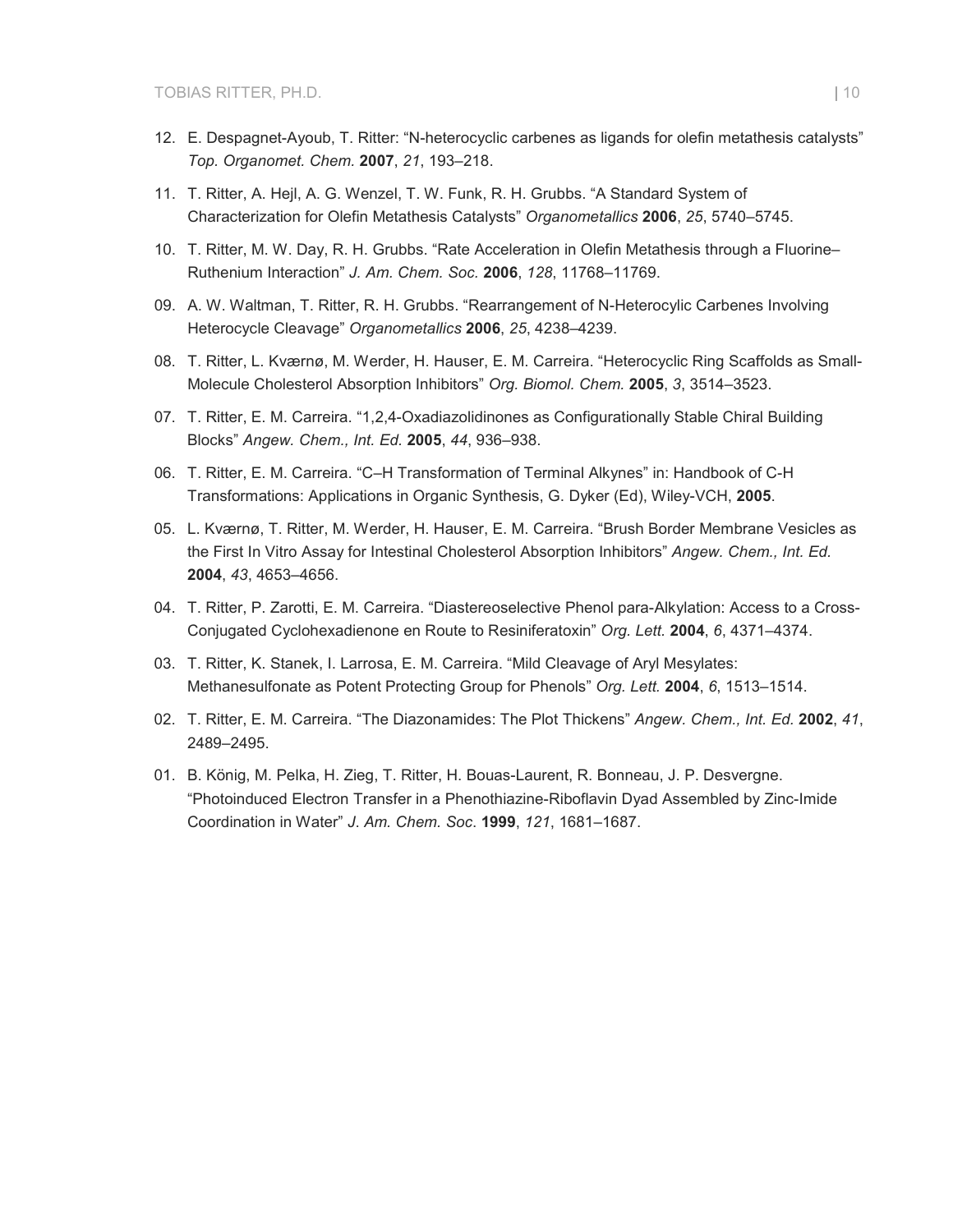## AWARD LECTURES

The 75<sup>th</sup> Yangtze Academic Forum, Wuhan University, China | October 2018 Susan P. & Barry M. Trost Lectureship, University of Pennsylvania, USA | March 2018 Erdtman Lecture, Stockholm, Sweden | October 2015 MacLean Lecture, McMaster University, Canada | May 2014 Aldrich Lecture, University of British Columbia, Canada | March 2014 RCS Fluorine Prize Lecture, London, UK | September 2013 BMS Lecture, MIT, USA | April 2013 20th Archer Lecturer, Rensselaer Polytechnic Institute, NY, USA | March 2013 9th Hirata Memorial Lecture, Nagoya University, Japan | January 2013 Klung-Wilhemly-Weberbank Lecture, Berlin, Germany | November 2012 Alphora Research Inc. Lecture, University of Toronto | May 2012 The Padwa Lecture, Columbia University | February 2012 BASF Catalysis Award, BASF, Germany | July 2011 Organic Synthesis Lecturer, University of California, Berkeley | April 2011 Mordecai and Rivka Rubin Lecture, Technion–Israel Institute of Technology | June 2010 Eli Lilly Young Investigator Lecture, University of Wisconsin–Madison | May 2010 Novartis Lecture, Boston University | February 2010

## OTHER INVITED LECTURES

**2022**

Pharmaron Virtual Lecture, Beijing, China | Sygnature Guest Lecture, Nottingham, UK | 11th EFMC-YSN MedChemBioOnline, Bern, Switzerland

#### **2021**

RTCS-OBC-2021, 58th Annual Convention of Chemists (ACC), Indian Chemical Society (ICS) Symposium, India | Syngenta, Stein, Switzerland | Fortbildungstag Marler Arztnetzes, Münster, Germany | Conférence ISIS, Institute of Supramolecular Science and Engineering, University of Strasbourg, France | Student association of Chemistry and Chemical Engineering, University of Groningen, Netherlands

**2020**

Fall seminars, University of Arkansas, Fayetteville, USA | Oxford Summer Synthesis Conference 2020, Oxford, UK | Webinar for Merck Darmstadt, Germany | EurJOC Virtual Symposium, European Journal of Organic Chemistry | SCI Conference - Applied late-stage functionalisation: where chemistry meets biology, Manchester, UK | GDCh Lecture, University of Leipzig, Germany |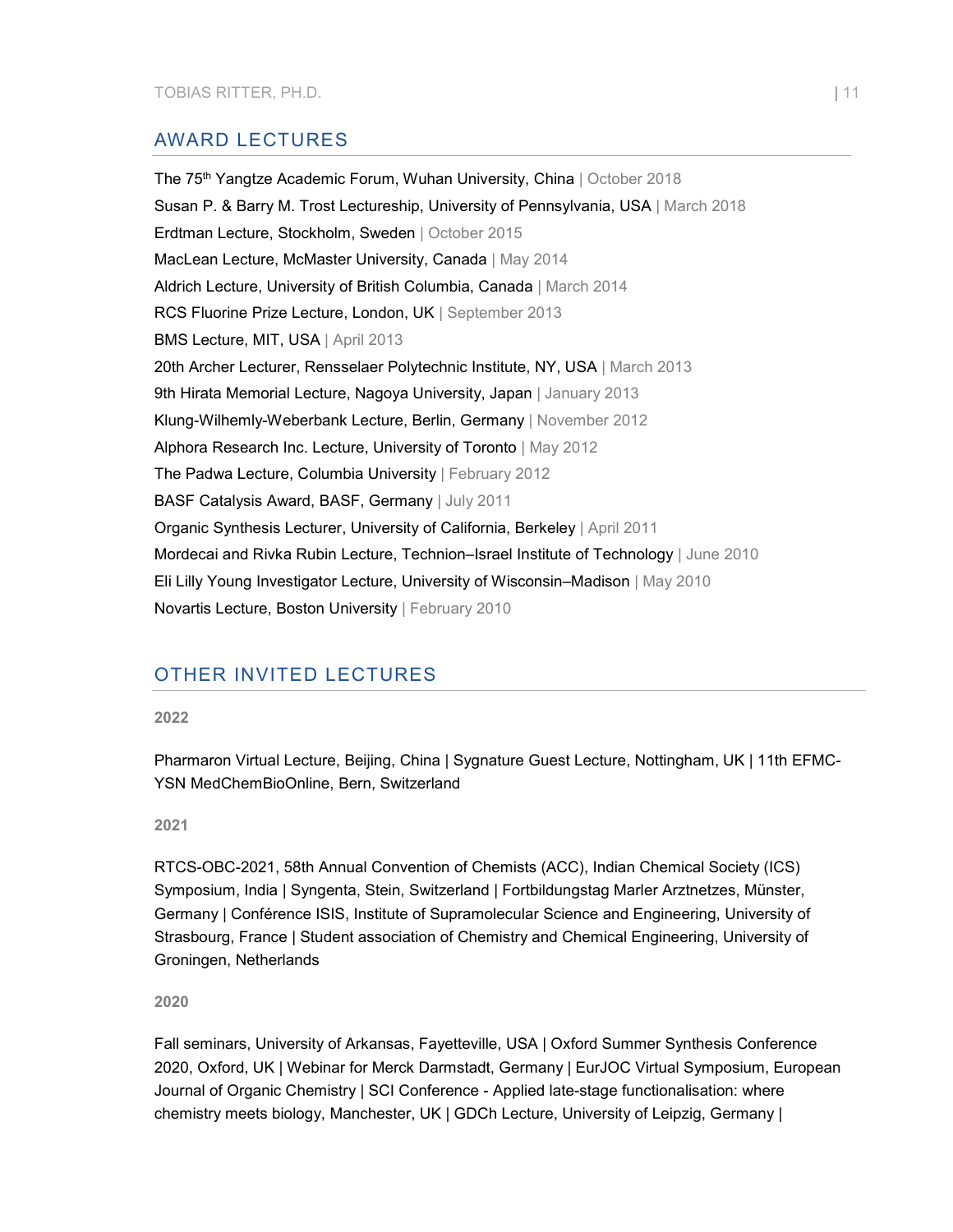2nd Alpine Winter conference on Synthetic and Medicinal Chemistry, St. Anton am Arlberg, **Switzerland** 

#### **2019**

Mamma Forum, Klinik für Senologie & Evangelische Kliniken Gelsenkirchen, Germany | Novartis Institutes for BioMedical Research, Cambridge, USA | The Dr. Paul Janssen Invited Lecture series, Janssen Pharmaceutica N.V., Beerse Belgium | 27th International Society of Heterocyclic Chemistry Congress, Kyoto, Japan | Organic Chemistry seminar series, California Institute of Technology, Pasadena, USA | 26th International Symposium on Synthesis in Organic Chemistry, University of Cambridge, Cambridge, UK | GDCh Lecture, TU Dortmund university, Dortmund, Germany | Chem East Organic Symposium, University of East Anglia, Norwich, UK | 54th SCS Conference on Stereochemistry, Bürgenstock Conference, Brunnen, Switzerland | 17th Rencontres de Chimie Organique (RCO), Gif-sur-Yvette, France | Roche, Basel, Switzerland | Organic Chemistry Colloquium, ETH Zürich, Switzerland | 8th Grubbs Symposium, Southern University of Science and Technology, Shenzhen, China | Merck, Kenilworth, USA | GlaxoSmithKline, Collegeville, USA | Princeton Student Invited Lecture Series, Princeton University, New Jersey, USA | Bristol-Myers Squibb, New Brunswick, USA | GDCh Colloquium, Hannover, Germany

#### **2018**

Sapienza University of Rome, Italy | Università degli Studi di Milano, Milano, Italy | University of Barcelona, Spain | ICIQ Institut Català d'Investigació Química, Tarragona, Spain | University College London, UK | Sir Derek Barton Centenary Celebration, Imperial College, London, UK | 22th International Symposium on Fluorine Chemistry (ISFC), Oxford, UK | Talk at TUM, Technical University Munich, Garching, Germany | ICBMS, University of Lyon, France | Klinikum rechts der Isar, Munich, Germany | 9th Munster Symposium on Cooperative Effects in Chemistry, Muenster, Germany

#### **2017**

Meeting of the French Chemical Society, Toulouse, France | Annual meeting of AG Radiochemie, Starnberg, Germany | International Isotope Society Central European Division Workshop, Bad Soden, Germany | Bayer AG, Frankfurt, Germany | UCB Super Network Conference 2017, London, UK | EuCOMC-2017, Amsterdam, Netherlands | Pohang University of Science and Technology, Pohang South Korea | OMCOS-19, Jeju Island, South Korea | Tsinghua University, Beijing Shi, China | University of Nankai, Nankai Qu, China | University of Tianjin, Nankai Qu, China | Junior Faculty Professional Development Workshop, Mainz, Germany | Science Day at CARBOGEN AMCIS AG, Bubendorf, Switzerland | GDCh Lecture at the Technical University Braunschweig, Germany | 253rd ACS National Meeting and Exposition, San Francisco, USA | University of Cambridge, UK | International Symposium Imaging agents in Medicine, University medical Center Groningen, Netherlands | GDCH Ostverband Saar-Lecture, Universität des Saarlandes, Saarbrucken, Germany | Colloquium for Organic Chemistry and Chemical Biology, Phillips University of Marburg, Germany | 50th annual Sheffield Stereochemistry Meeting at the University of Sheffield, UK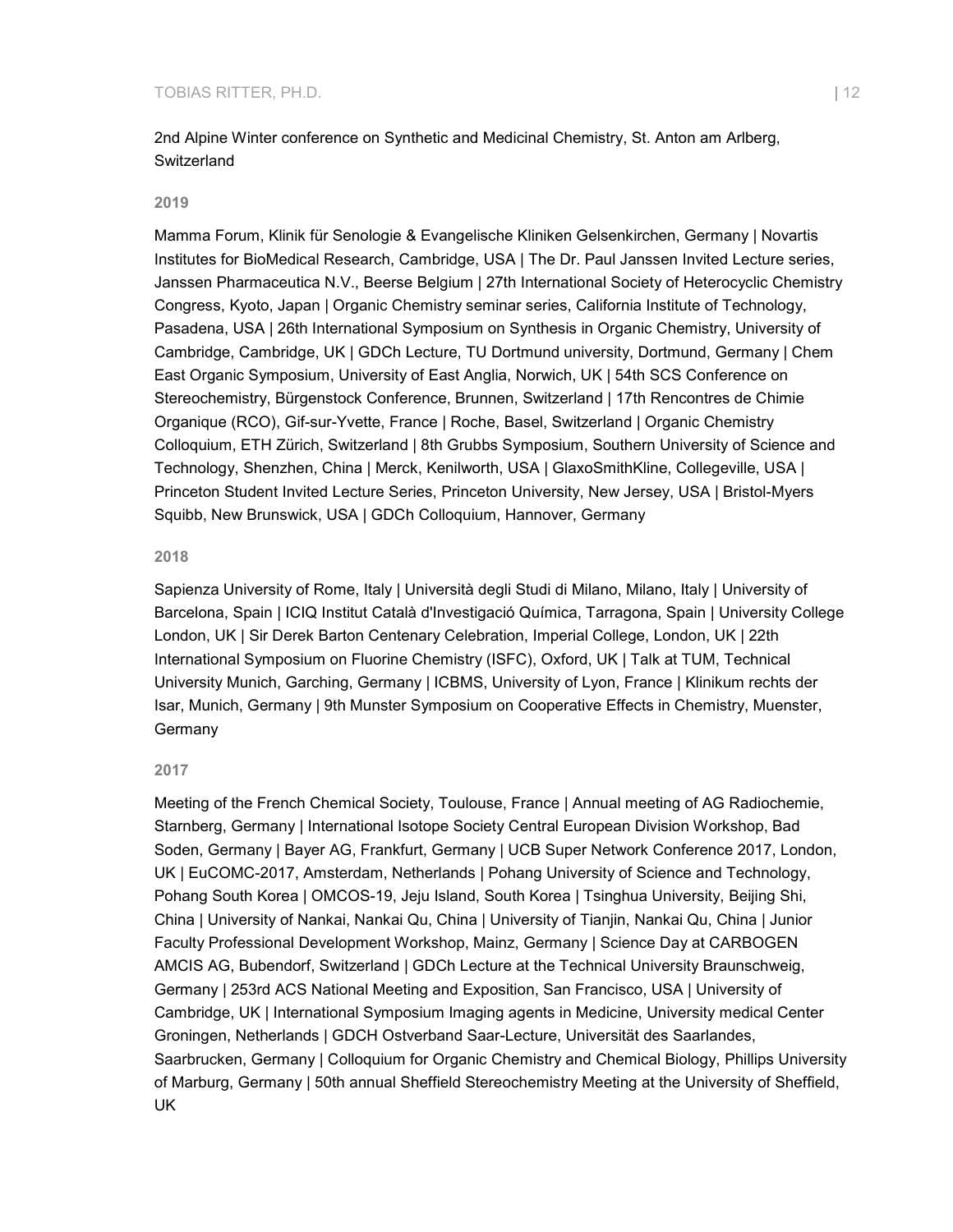#### **2016**

50th annual Sheffield Stereochemistry Meeting at the University of Sheffield, UK | Eli Lilly, Windlesham-Erl Wood, UK | Vertex Pharmaceuticals, Abingdon-Oxfordshire, UK | UCB - Late Stage Functionalization for Synthesis and Medicines, Oxford, UK | Pierre and Marie Curie University, Paris, France | 1st ISOTOPICS Project Meeting, Paris, France | Ernst Haage Symposium 2016, MPI CEC, Mülheim an der Ruhr, Germany | MedChem 2016, Annual One-Day Meeting on Medical Chemistry, Mont-Saint-Guilbert, Belgium | 25<sup>th</sup> International Isotope Society, (UK Group) Symposium University of Cambridge, UK | Institute of Chemistry, Karl-Franzens-Universität, Graz, Austria | Ludwig-Maximilian-University, Munich, Germany | University of Lund, Sweden | DTU, Technical University of Denmark, Lyngby, Denmark | Chemistry Department, University of Oslo, Sweden | David Geffen School of Medicine at UCLA, USA | Medicinal Chemistry Department at Boehringer Ingelheim Pharma GmbH & Co. KG, Biberach an der Riss, Germany | Sanofi-Aventis Deutschland GmbH R&D LGCR / Chemistry Frankfurt am Main, Germany | GSK External Lecture, GlaxoSmithKline Medicines Research Centre, Stevenage, UK, | EFMC-ISMC 2016 XXIV EFMC, International Symposium on Medicinal Chemistry, Manchester, UK | 57th GECO Conference Basque, France | Institute of Organic Chemistry RWTH Aachen University, Aachen | ECHC 2016 - XXVII European Colloquium on Heterocyclic Chemistry, Amsterdam, Netherlands | Actelion Chemistry Lectures, Basel, Switzerland | 19. Steinheimer Gespräche des Fonds für den Hochschullehrernachwuchs, Bad Homburg, Germany | Organic Chemistry Colloquium in SS 2016 Kaiserslautern, Germany | Colloquium Summer Semester, GDCh Ostverband Köln-Leverkusen, Germany | Boehringer-Ingelheim, Ingelheim am Rhein, Germany | GDCh Lecture, University Duisburg-Essen, Germany | Max- Planck-Institute for Chemical Energy Conversion, Mülheim, Germany | Max-Planck-Institute Dortmund, Germany, | PAC Symposium, Leiden, Netherlands | 9<sup>th</sup> CaRLa Winter School 2016 Lecture, Heidelberg, Germany | Heterocyclic and Synthesis Group of the Royal Society of Chemistry at the Institute of Cancer Research, Chelsea, London, UK

#### **2015**

Pacifichem 2015, Honolulu, USA | The Autumn 2015 meeting of the French Chemical Society-Organic Chemistry division, Paris, France | IKCOC-13, Kyoto, Japan | GDCh Lecture, Bochum University, Bochum, Germany | 5th Annual Symposium of Organic Chemistry, Universidad Autónoma de Madrid "UAM" 2015, Madrid, Spain | Erdtman Lecture 2015, Stockholm, Sweden | BASF, Chicago, IL | UCSD, San Diego, CA | Northwestern University, Chicago, IL | University of Michigan | Wane State University, Detroit, MI | Argonne Labs, Argonne, IL | University of Colorado, Boulder, CO | Florida Heterocyclic Conference, Speaker, Gainesville, Florida, USA | ACS Winter Fluorine Conference, Presenter

#### **2014**

China/Europe| Nankai University, China | Peking University, China | SIOC | WuXi | Shanghai | Roche Pharmaceuticals, Basel Switzerland | Novartis, Basel Switzerland, | UCB, Brussels, Belgium | Firmenich, Geneva, Switzerland |Philadelphia organic Chemistry Club| ICOM 2015, Fukuoma, Saporo, Hokkaido University, Japan | Gordon research Conference Speaker/Discussion Leader, Salve Regina University, USA | Brock University, St Catherines, Ontario, Canada| McMaster University, Hamilton, Ontario, Canada | University of Southern California | Brock University | University of Utah, Salt Lake City, UT | Swiss Chemical Society, Fribourg Switzerland | Syngenta, Switzerland | Brussels, Belgium |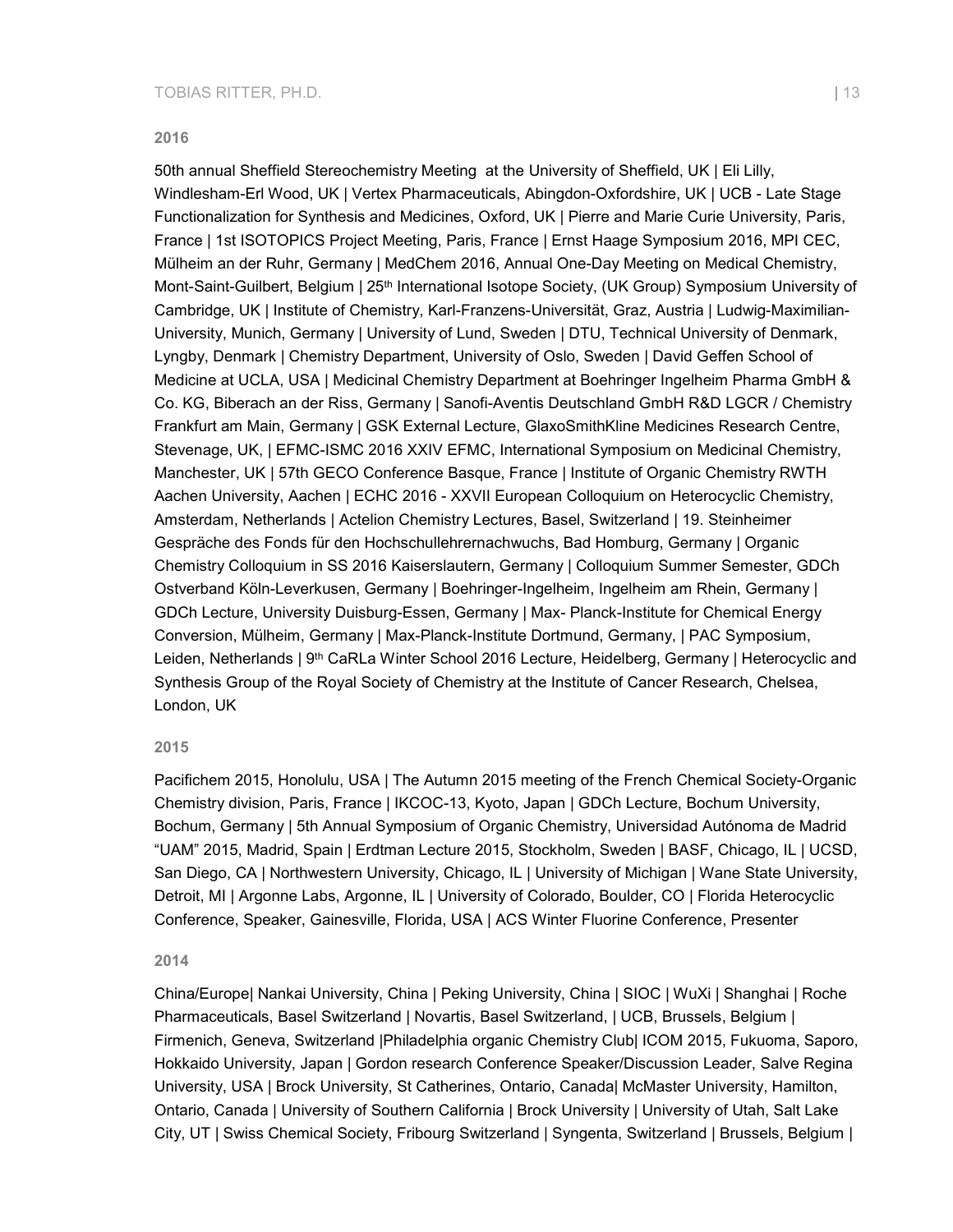#### University of British Columbian

#### **2013**

Nagoya University, Japan | University of Tokyo, Japan | Rensselaer Polytechnic Institute, Troy, NY | University of Ottawa, Canada | MIT | ACS National Meeting, New Orleans | University of Texas Austin | University of Texas Southwestern Medical Center, Dallas | Stanford | Sloan Kettering, New York | 15th Brazilian Meeting on Organic Synthesis, Sao Paulo

#### **2012**

Yale University | University of Oregon | Columbia University, New York | University of California, San Francisco | The Padwa Lecture, Columbia University | Eli Lilly and Company, Indianapolis | ACS National Meeting, San Diego | National RSC Meeting, Warrick, UK | ANORCQ Conference, Caen, France | École Nationale Supérieure de Chemie de Paris, Paris, France | DuPont, Wilmington | GlaxoSmithKline, Research Triangle Park, North Carolina | University of Toronto | ISACS 7, Edinburgh, UK | Belgian Organic Synthesis | Symposium, Leuven, Belgium | Dreyfus Foundation, New York | Meyers Symposium, Colorado State University | Klung-Wilhemly-Weberbank Lecture, Berlin, Germany | Merck, Rahway

#### **2011**

Winter Flourine Conference, St. Pete Beach | Dow Chemicals, Midland | Merck, Boston | Ludwig-Maximilians-Universität, Munich, Germany | Sanofi–Aventis, Frankfurt, Germany | Max Planck Institut für Kohlenforschung, Mülheim, Germany | University of Munster, Germany | Hoffman–La Roche, Nutley | University of North Carolina, Chapel Hill | University of Illinois at Urbana–Champaign | ACS National Meeting, Anaheim | Genentech, South San Francisco | Theravance, South San Francisco | University of California, Berkeley | RSC Organic Symposium, Queen Mary University of London, London, United Kingdom | Oxford University, Oxford, United Kingdom | University of Bristol, Bristol, United Kingdom | GlaxoSmithKline, Stevenage, United Kingdom | Syngenta, Bracknell, Berkshire | University of Minnesota | California Institute of Technology | Annual Graduate Student Symposium, University of Buffalo | High Throughput Chemistry & Chemical Biology Gordon Research Conference | Heterocycles Gordon Research Conference | BASF Catalysis Award, BASF, Germany | Organic Reactions and Processes Gordon Research Conference | Natural Products Gordon Research Conference | Medicinal Chemistry Gordon Research Conference | University of California, Los Angeles, Crump Institute | ACS National Meeting, Denver | Dow Corning, Midland, Michigan | GlaxoSmithKline, Philadelphia | Princeton ACS Meeting, Princeton | Harvard University | Boston College | New Jersey Biotechnology Chemistry Consortium | Northeastern University, Boston | ETH Zürich, Switzerland

#### **2010**

University of California, Irvine | University of California, Los Angeles | Boston University, Novartis Lecture | Dartmouth University | Bristol Myers Squibb, Wallingford | Bayer AG, Berlin, Germany | Bayer AG, Wuppertal, Germany | Rheinisch-Westfaelische Technische Hochschule Aachen, Germany | ACS National Meeting, San Francisco | Johnson & Johnson, La Jolla | University of California, San Diego | The Scripps Research Institute | Amgen, San Francisco | University of Wisconsin–Madison, Eli Lilly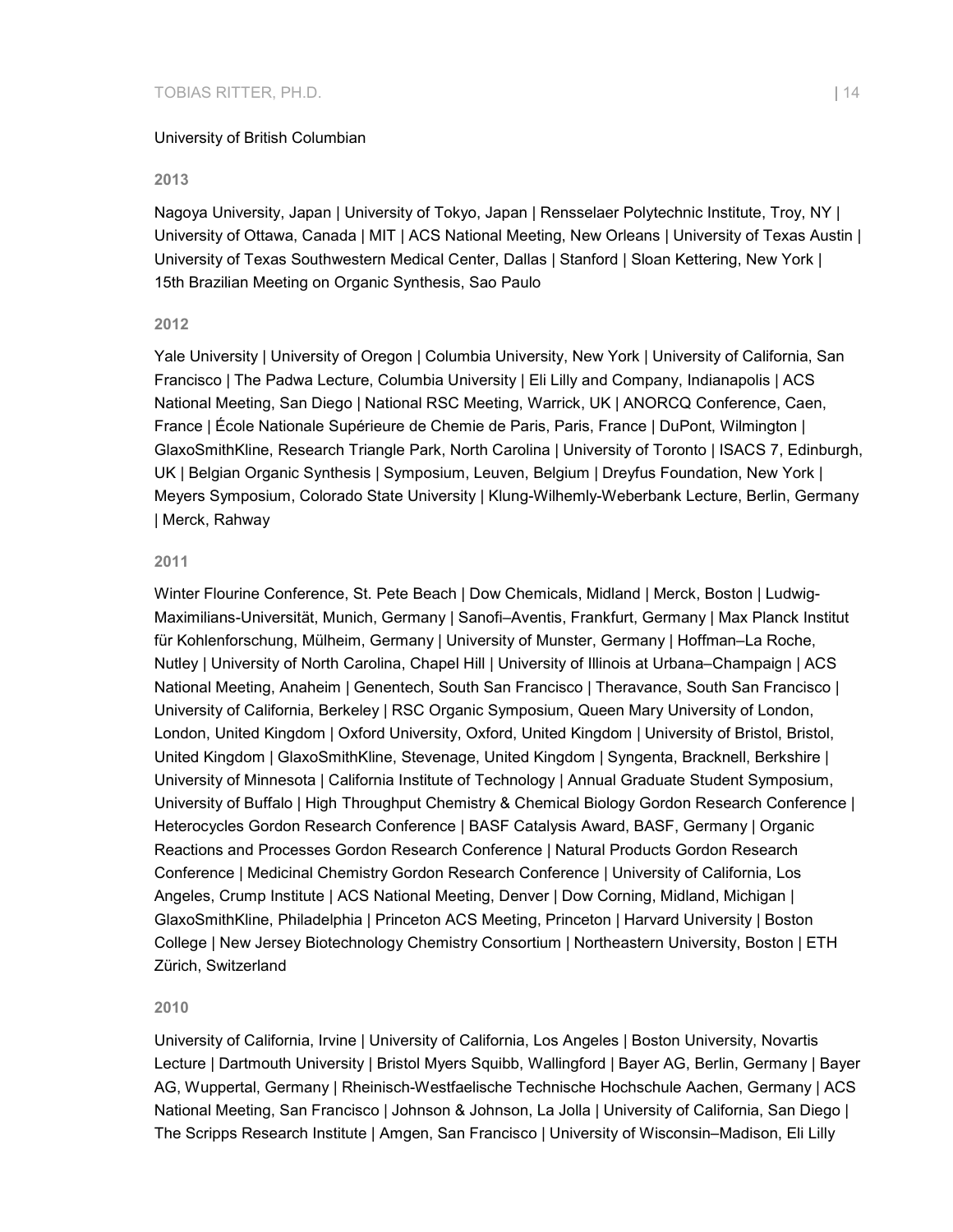#### TOBIAS RITTER, PH.D. | 15

Young Investigator Lecture | Merck, West Point | Merck, Rahway | Northeastern Regional Meeting, American Chemical Society | Weizmann Institute, Israel | Tel Aviv University | Technion – Israel Institute of Technology, Mordecai and Rivka Rubin Lecture | Pfizer, Groton | ICIQ Summer School, Tarragona | Gordon Research Conference, Stereochemistry | American Chemical Society, National Meeting, Boston | Bayer CropScience | ORGCHEM-Weimar | AstraZeneca, Waltham | University of California, Santa Barbara | Amgen, Thousand Oaks | McGill University, Canada | Pacifichem

#### **2009**

University of Puerto Rico | University of Massachusetts, Dartmouth | Sepracor | Bristol-Myers Squibb | NSF workshop on Organic Synthesis and Natural Products Chemistry | Rising Organic Chemists in Catalysis (ROCCAT) | Amgen, Cambridge | Eli Lilly and Company | Abbott Labs | University of Pennsylvania | Princeton University | ETH, Lausanne

**2008**

Gordon Research Conference: Heterocycles | Dana Farber/Harvard Cancer Center

## TEACHING EXPERIENCE

#### **RWTH Aachen University** | Aachen, Germany

2017–present CHEMISTRY – ORGANIC CHEMISTRY

#### **Harvard University** | Cambridge, MA, USA

2006–2010, 2013–2015 CHEMISTRY 30 – ORGANIC CHEMISTRY

Fundamental principles and advanced topics in organic chemistry. Carbonyl chemistry and pericyclic reactions are covered in detail. Students learn about strategies in multi-step organic synthesis and are given an introduction into organometallic chemistry. Laboratory: an introduction to organic chemistry laboratory techniques and experimental organic synthesis. Committee for Undergraduate Education instructor ratings by students (out of 5.0): 4.5 (06-07), 4.8 (07–08), 4.5 (08–09), 4.9 (09–10) 4.3 (13–14).

#### 2010–2013 CHEMISTRY 153 – ORGANOMETALLIC CHEMISTRY

Fundamental principles and advanced topics in organometallic chemistry. Transition metal catalysis and principles thereof are covered in detail, with focus on the organometallic reactivity. Committee for Undergraduate Education instructor ratings by students (out of 5.0): 4.6 (10–11); 4.5 (11–12); 4.6 (12–13).

## PATENTS (ONLY ISSUED PATENTS)

20. T. Ritter, J. Garber, K. Yamamoto "Direct palladium-catalyzed aromatic fluorination" *US 2019 / 0099748 A1*, Apr. 4, **2019**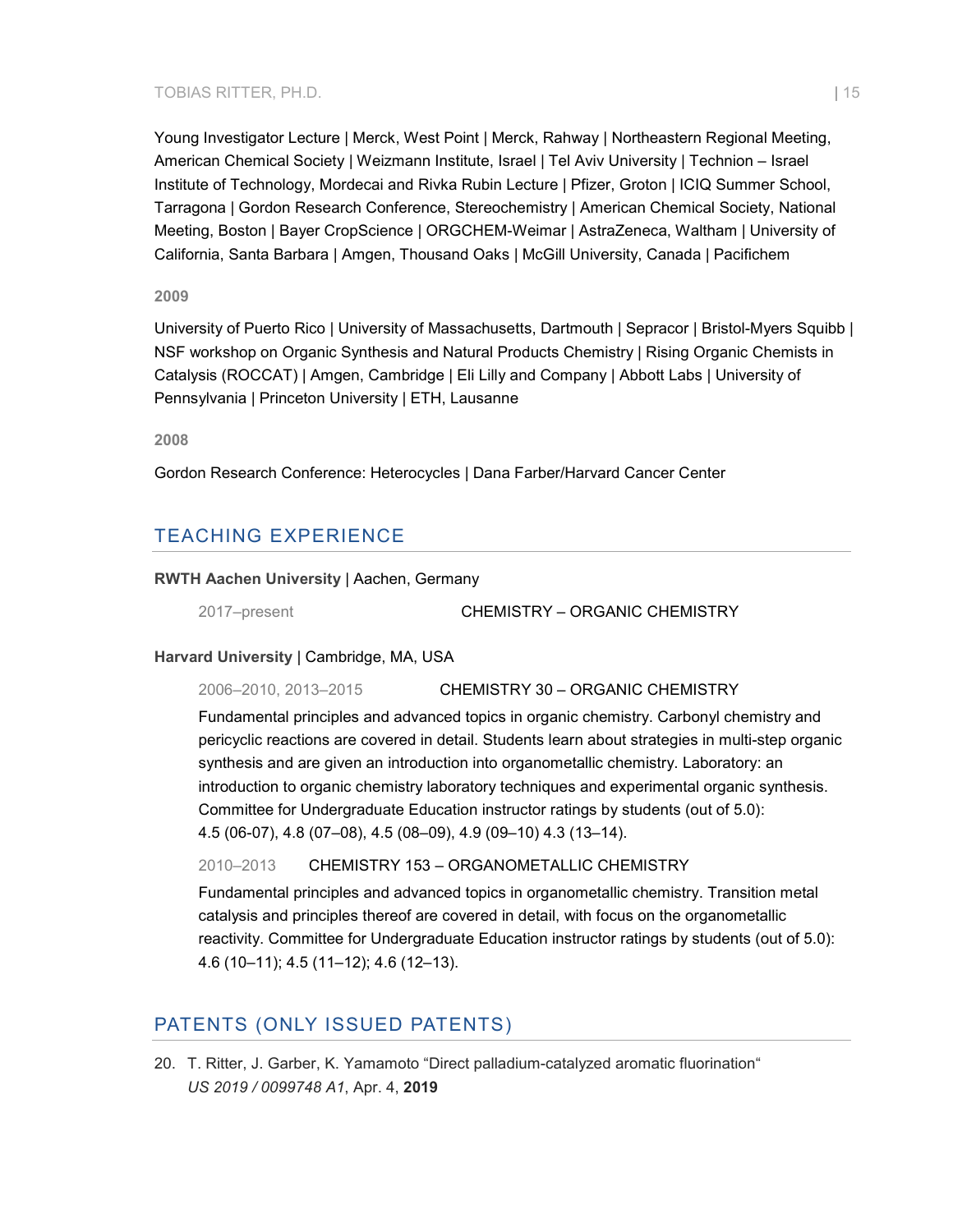- 19. T. Ritter, C. N. Neumann, M. H. Beyzavi, M. G. Strebl-Bantillo, D. Mandal "Process for deoxyfluorination of phenols" *EP 3 438 077 A1*, Feb. 6, **2019**
- 18. T. Ritter, F. Ye "Process for hydrocyanation of terminal alkynes" *WO 2018/210631 Al*, Nov. 22, **2018**
- 17. T. Ritter, F. Serpier, G. B. Boursalian "Process for preparing a substituted aromatic or heteroaromatic hydrocarbon and its use" *EP 3 243 816 A1*, Nov. 15, **2017**
- 16. T. Ritter, C. N. Neumann "Fluorination of organic compounds" *US 2016/0272593 A1*, Sep. 22, **2016**
- 15. T. Ritter, J. B. Raynaud, J. Yung Wu "Iron complexes and methods for polymerization" *US 9,290,591 B2*, Mar. 22, **2016**
- 14. T. Ritter, E. Lee "Nickel fluorinating complexes and uses thereof" *US 9.273,083 B2*, Mar. 1, **2016**
- 13. S. E. Parker, T. Ritter "Platinum metallacycles comprising n, p, or as ringatoms and their use as catalysts in 1,2-hydrosilylation reactions of dienes" *US 2016/0009747 A1*, Jan. 14, **2016**
- 12. T. Ritter, F. Sadojevich "Fluoroalkylation reagents and uses thereof" *WO 2015/168368 Al*, Nov. 5, **2015**
- 11. T. Ritter, P. Tang "Fluorination of organic compounds" *US 9,150,516 B2*, Oct. 6, **2015**
- 10. T. Ritter, T. Furuya, P. Tang "Fluorination of organic compounds" *US 9,024,093 B2*, May 5, **2015**
- 09. M.-Y. Ngai, G. B. Boursalian, E. A. McNeill, T. Ritter "Transition metal-catalyzed imidation of arenes" *WO 2015/031725 Al*, Mar. 5, **2015**
- 08. T. Furuya, D. Powers, T. Ritter "High-valent palladium fluoride complexes and uses thereof" *US 8,686,158 B2*, Apr. 1, **2014**
- 07. T. Ritter, T. Furuya, H. M. Kaiser "System for fluorinating organic compounds" *US 2014/0058106 A1*, Feb. 27, **2014**
- 06. T. Ritter "Fluorine containing compounds and methods of use thereof" *US 2012/0316120 A1*, Dec. 13, **2012**
- 05. T. Ritter, D. C. Powers, M. G. Cambell, J. B. Raynaud "Palladium nanowires and methods of preparation" *WO 2012/109389 A2*, Aug. 16, **2012**